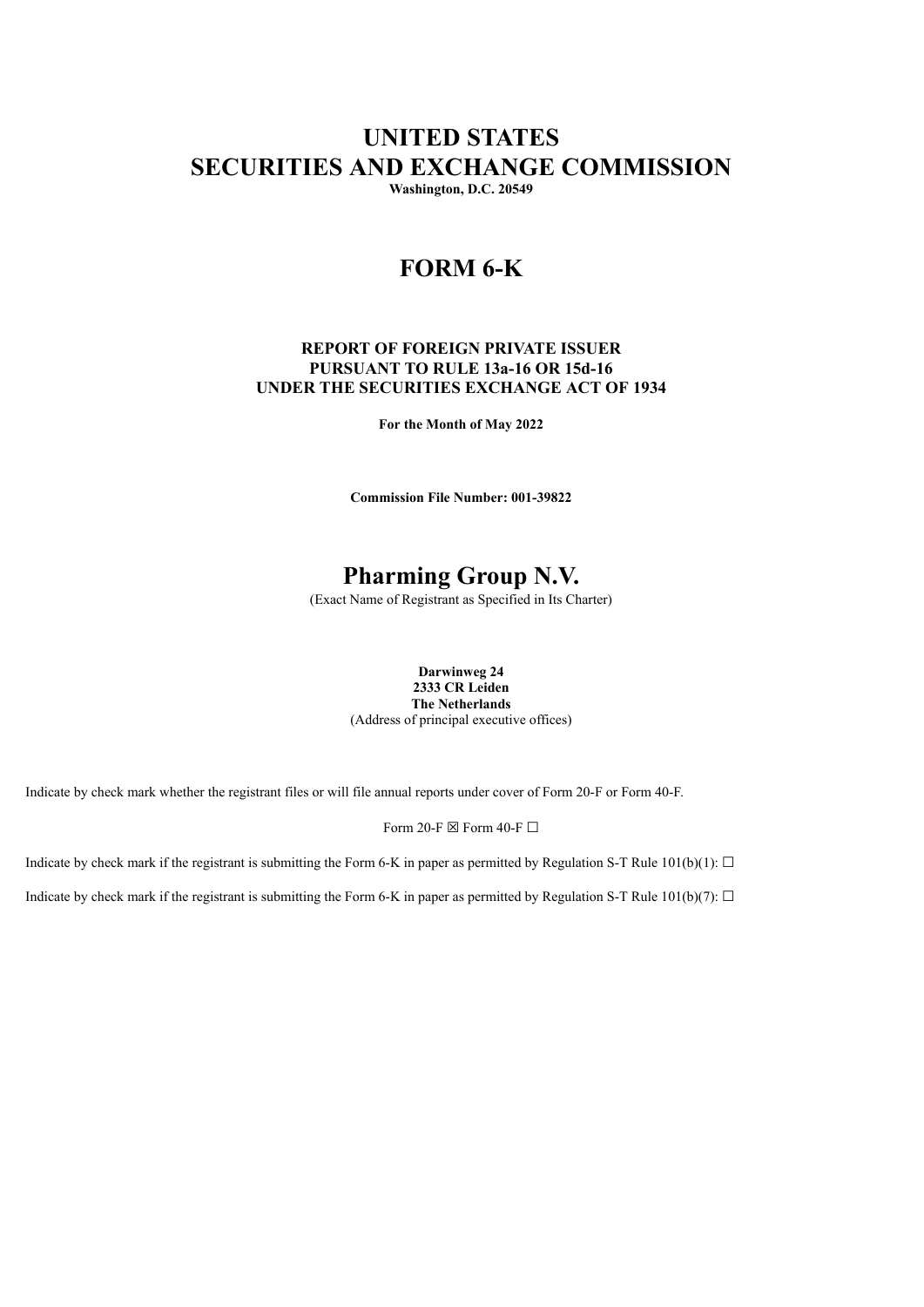Filed as Exhibit 99.1 to this Report on Form 6-K is a press release of Pharming Group N.V., or the Company, dated May 18, 2022.

### **EXHIBIT INDEX**

**Exhibit No. Description**

99.1 Pharming Group AGM 2022 results

### **SIGNATURE**

Pursuant to the requirements of the Securities Exchange Act of 1934, the registrant has duly caused this report to be signed on its behalf by the undersigned, thereunto duly authorized.

Pharming Group N.V.

By: /s/ Sijmen de Vries

Name: Sijmen de Vries Title: CEO

Date: 18 May, 2022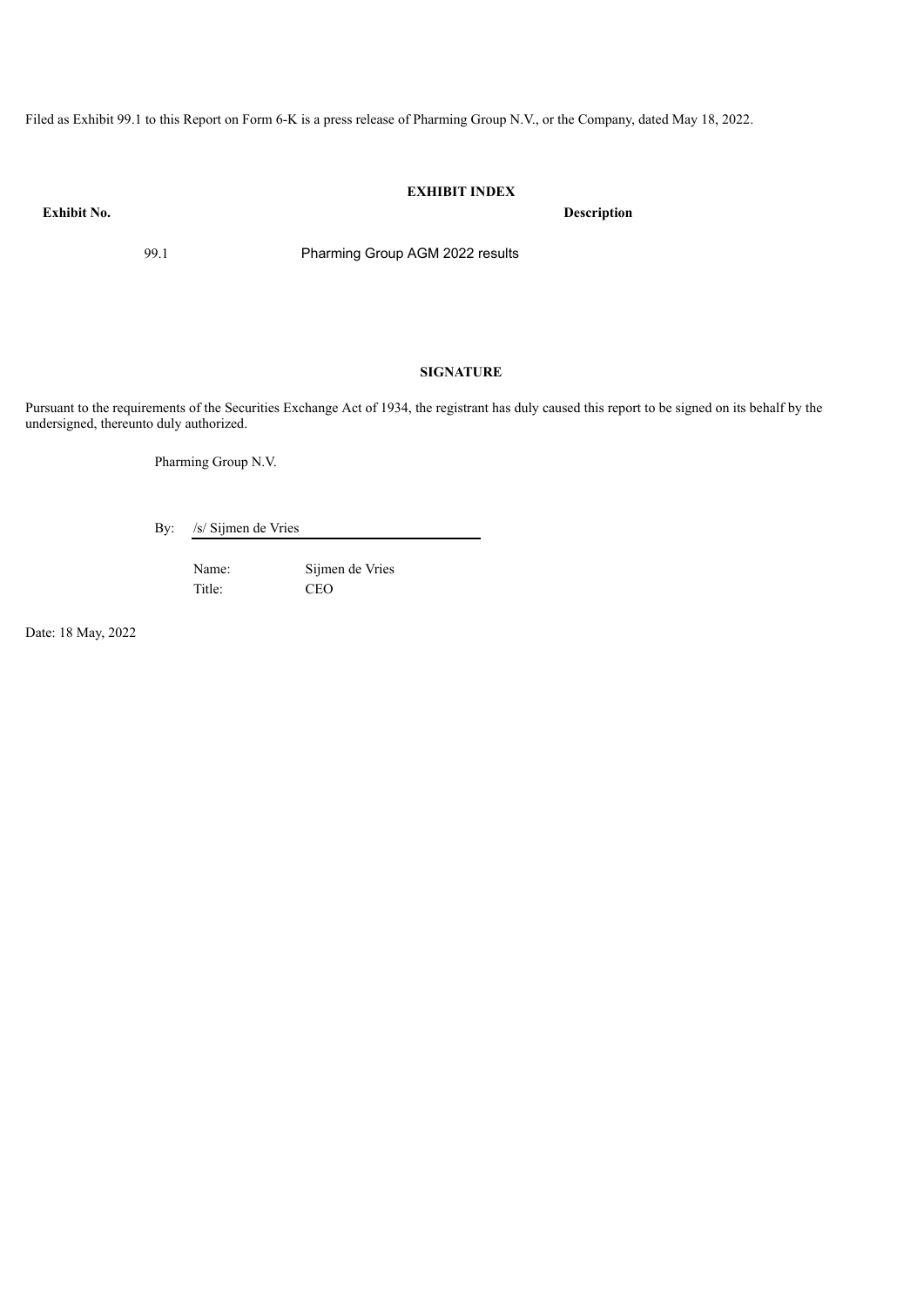

### **Pharming Group: all proposals Annual General Meeting of Shareholders approved**

**Leiden, The Netherlands, 18 May 2022:** Pharming Group N.V. ("Pharming" or "the Company") (EURONEXT Amsterdam: PHARM/Nasdaq: PHAR) announces that at its Annual General Meeting of shareholders (AGM), held today, all proposals were approved.

The shareholders adopted the financial statements for the 2021 financial year (agenda item 2.e); approved the proposal to grant discharge to the members of the Board of Directors for the 2021 financial year (agenda item 2.f).

The shareholders' advisory vote on the 2021 Remuneration report (agenda item 2.b) was positive. The shareholders approved the designation of the Board of Directors as the Company's body, authorized to: (i) issue shares, (ii) grant option rights and (iii) restrict or exclude pre-emptive rights (agenda item 3).

The shareholders approved the proposal to authorize the Board of Directors (agenda item 4) to repurchase shares in the Company.

A recording of the webcast and the presentation slides from today's AGM are available on the Company's website.

### **=== END OF PRESS RELEASE ===**

### **About Pharming Group N.V.**

Pharming Group N.V. (EURONEXT Amsterdam: PHARM/Nasdaq: PHAR) is a global biopharmaceutical company dedicated to transforming the lives of patients with rare, debilitating, and life-threatening diseases. Pharming is commercializing and developing an innovative portfolio of protein replacement therapies and precision medicines, including small molecules, biologics, and gene therapies that are in early to late-stage development. Pharming is headquartered in Leiden, Netherlands, and has employees around the globe who serve patients in over 30 markets in North America, Europe, the Middle East, Africa, and Asia-Pacific. For more information, visit www.pharming.com.

### **Forward-looking Statements**

This press release contains forward-looking statements, including with respect to timing and progress of Pharming's preclinical studies and clinical trials of its product candidates, Pharming's clinical and commercial prospects, Pharming's ability to overcome the challenges posed by the COVID-19 pandemic to the conduct of its business, and Pharming's expectations regarding its projected working capital requirements and cash resources, which statements are subject to a number of risks, uncertainties and assumptions, including, but not limited to the scope, progress and expansion of Pharming's clinical trials and ramifications for the cost thereof; and clinical, scientific, regulatory and technical developments. In light of these risks and uncertainties, and other risks and uncertainties that are described in Pharming's 2021 Annual Report and the Annual Report on Form 20-F for the year ended December 31, 2021 filed with the U.S. Securities and Exchange Commission, the events and circumstances discussed in such forward-looking statements may not occur, and Pharming's *actual results could differ materially and*